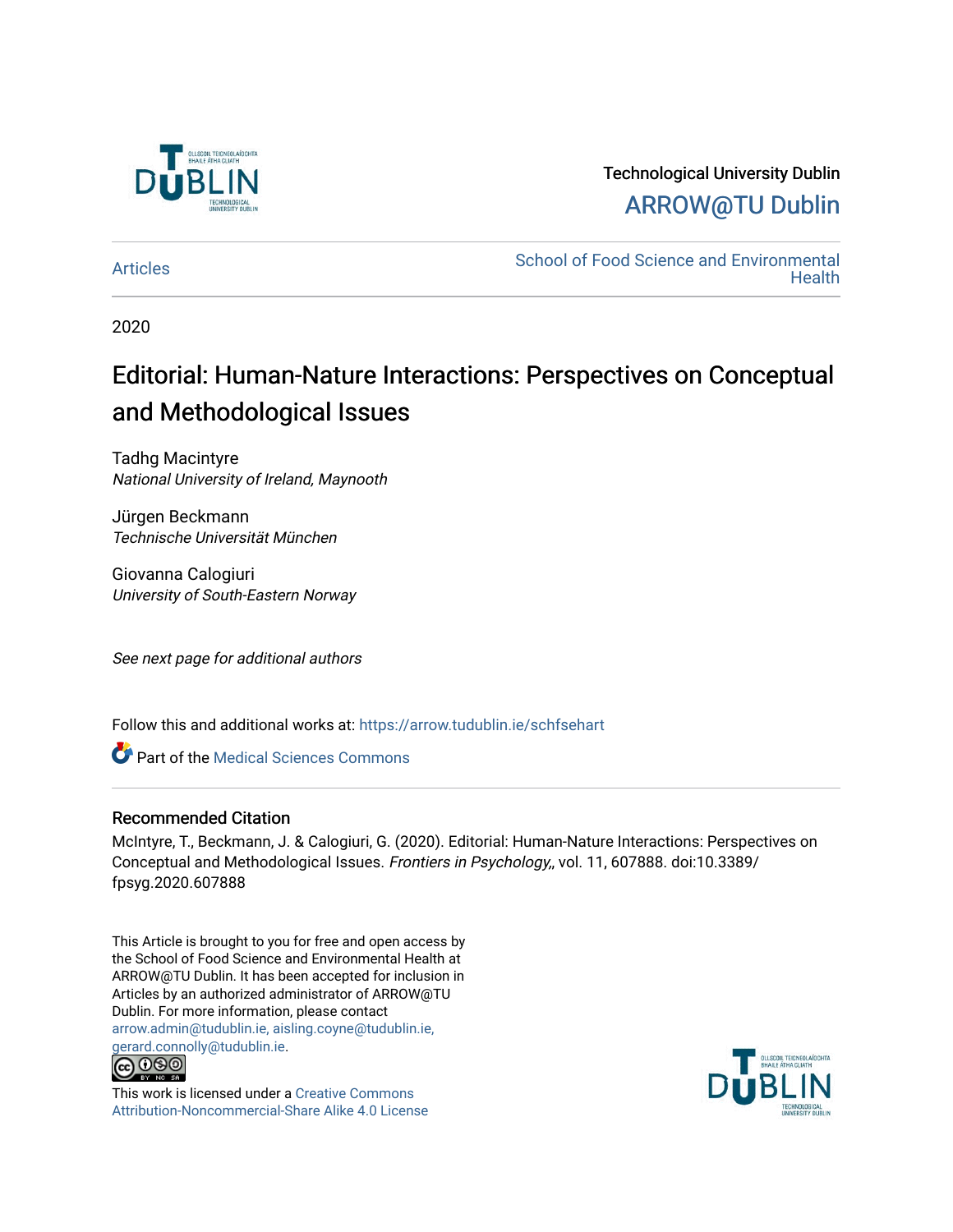### Authors

Tadhg Macintyre, Jürgen Beckmann, Giovanna Calogiuri, Aoife Donnelly, Marc Jones, Christopher R. Madan, Noel Brick, Christopher Gidlow, Mike Rogerson, and Mark Nieuwenhuijsen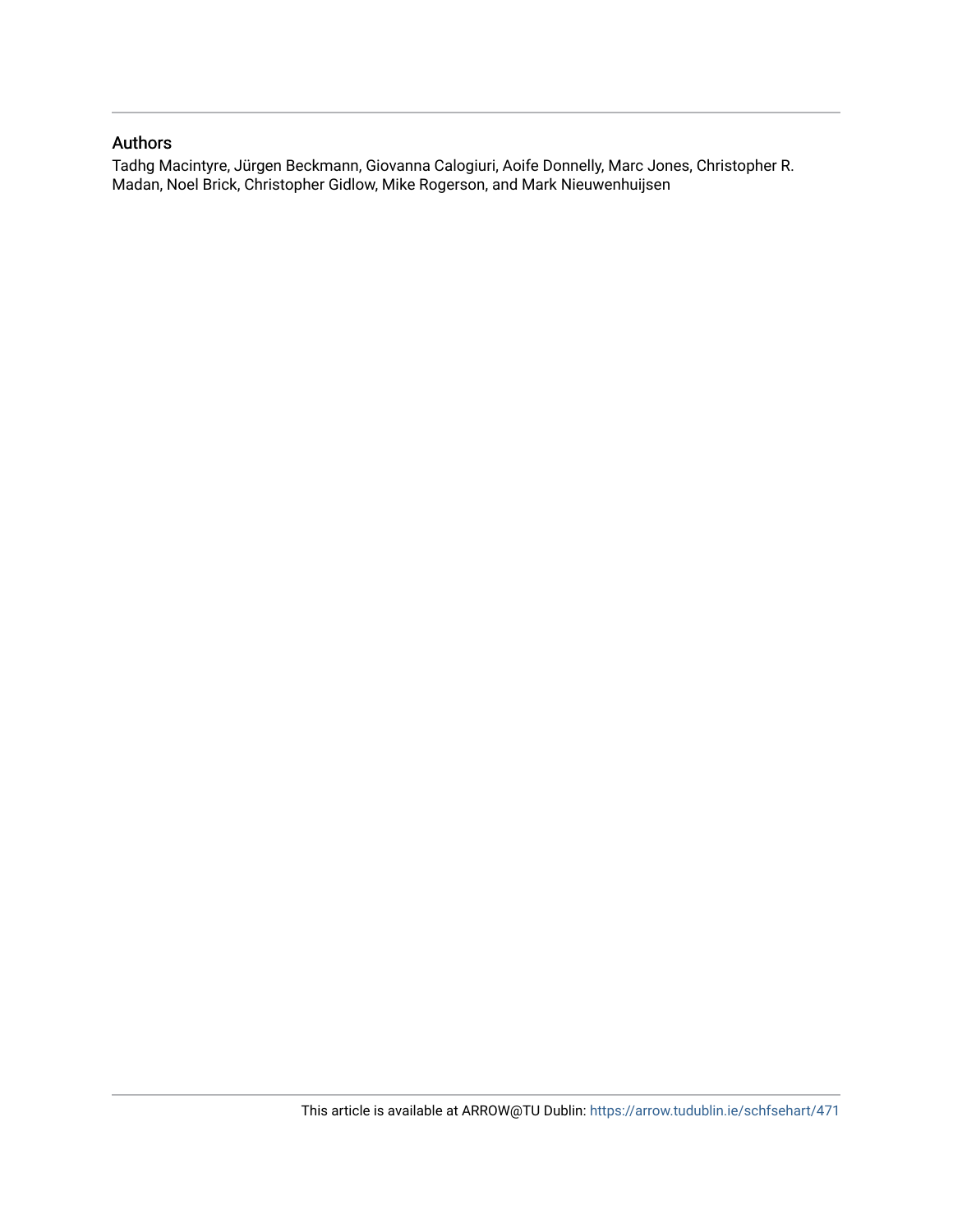



# [Editorial: Human-Nature Interactions:](https://www.frontiersin.org/articles/10.3389/fpsyg.2020.607888/full) Perspectives on Conceptual and Methodological Issues

Tadhg E. MacIntyre  $i^*$ , Juergen Beckmann  $^{1,2}$ , Giovanna Calogiuri  $^{3,4}$ , Aoife A. Donnell  $^5$ , Marc V. Jones<sup>6</sup>, Christopher R. Madan<sup>7</sup>, Mike Rogerson<sup>8</sup>, Noel E. Brick<sup>9</sup>, Mark Nieuwenhuijsen<sup>10</sup> and Christopher James Gidlow<sup>11</sup>

*<sup>1</sup> Health Research Institute, University of Limerick, Limerick, Ireland, <sup>2</sup> Department of Sport and Health Science, Technical University of Munich, Munich, Germany, <sup>3</sup> Science Centre of Health and Technology, University of South-Eastern Norway, Kongsberg, Norway, <sup>4</sup> Faculty of Social and Health Sciences, Inland Norway University of Applied Sciences, Elverum, Norway, <sup>5</sup> School of Food Science and Environmental Health, Technological University Dublin, Dublin, Ireland, <sup>6</sup> Department of Psychology, Manchester Metropolitan University, Manchester, United Kingdom, <sup>7</sup> Department of Psychology, University of Nottingham, Nottingham, United Kingdom, <sup>8</sup> School of Sport, Rehabilitation and Exercise Sciences, University of Essex, Colchester, United Kingdom, <sup>9</sup> Department of Psychology, Ulster University, Coleraine, United Kingdom, <sup>10</sup> Barcelona Institute of Global Health, Barcelona, Spain, <sup>11</sup> Staffordshire University, Stoke-on-Trent, United Kingdom*

Keywords: ecosystem services, biodiversity, health, virtual reality, urbanization, nature based interventions, mental health, nature based solutions

#### **Editorial on the Research Topic**

#### **[Human-Nature Interactions: Perspectives on Conceptual and Methodological Issues](https://www.frontiersin.org/research-topics/7854/human-nature-interactions-perspectives-on-conceptual-and-methodological-issues)**

#### **OPEN ACCESS**

Edited and reviewed by: *Giuseppe Carrus,*

*Roma Tre University, Italy*

\*Correspondence: *Tadhg E. MacIntyre [tadhgmacintyre@gmail.com](mailto:tadhgmacintyre@gmail.com)*

#### Specialty section:

*This article was submitted to Environmental Psychology, a section of the journal Frontiers in Psychology*

Received: *18 September 2020* Accepted: *15 October 2020* Published: *19 November 2020*

#### Citation:

*MacIntyre TE, Beckmann J, Calogiuri G, Donnell AA, Jones MV, Madan CR, Rogerson M, Brick NE, Nieuwenhuijsen M and Gidlow CJ (2020) Editorial: Human-Nature Interactions: Perspectives on Conceptual and Methodological Issues. Front. Psychol. 11:607888. doi: [10.3389/fpsyg.2020.607888](https://doi.org/10.3389/fpsyg.2020.607888)*

Urban agglomerations expose citizens to ever-increasing risks from heat, air pollution, noise stress, and reduced nature connectedness. Concurrently, accumulating evidence suggests various health benefits by exposure to urban natural spaces [\(World Health Organization, 2016a;](#page-5-0) [Bratman et al.,](#page-5-1) [2019\)](#page-5-1). Existing research suggests an array of benefits of contact with nature which are linked to physical activity (e.g., green exercise), active travel, and residential proximity to greenspace. Psychological benefits appear to be related to mood, well-being, attention and pro-environmental behavior; physiological benefits have been described in terms of increased physical activity, improved cardiovascular parameters, reduced stress hormones, and enhanced immune resources [\(Bowler et al., 2010;](#page-5-2) [Li, 2010;](#page-5-3) [Park et al., 2010;](#page-5-4) [Calogiuri and Chroni, 2014;](#page-5-5) [Hartig et al., 2014;](#page-5-6) van den Bosch and Sang, [2017\)](#page-5-7).

Nature offers a low-cost non-invasive solution for mental health and well-being with the potential to reduce inequities. This has never been so relevant. COVID-19 related restrictions on mobility and associated reduced (or lack of) access to many recreational venues, has meant that engaging with nature, by visiting nearby natural environments [\(Samuelsson et al., 2020\)](#page-5-8) or through home gardening [\(Walljasper and Polansek, 2020\)](#page-5-9) has been an important means of staying active and managing stress—in some case also to mitigate food insecurity. Technology, especially emerging technologies such as virtual reality (VR), can also facilitate human-(virtual) nature interactions when contact with real nature is not possible [\(Litleskare et al., 2020\)](#page-5-10).

Environmental psychology has helped us to understand human-nature interactions from a transactional perspective [\(Gifford, 2013\)](#page-5-11). Ecosystems services have been applied to explain the benefits and risks of such interactions [\(Bratman et al., 2019\)](#page-5-1). More recently, nature-based solutions (NBS) have come to the fore supported by the EU Biodiversity strategy 2030, UN Global Compact and the IUCN global standard for NBS. There is a growing scientific imperative in achieving consensus on the optimum measures, methodological approaches, theoretical frameworks, and concepts to enhance our understanding of human-nature interactions [\(Frantzeskaki, 2019\)](#page-5-12). The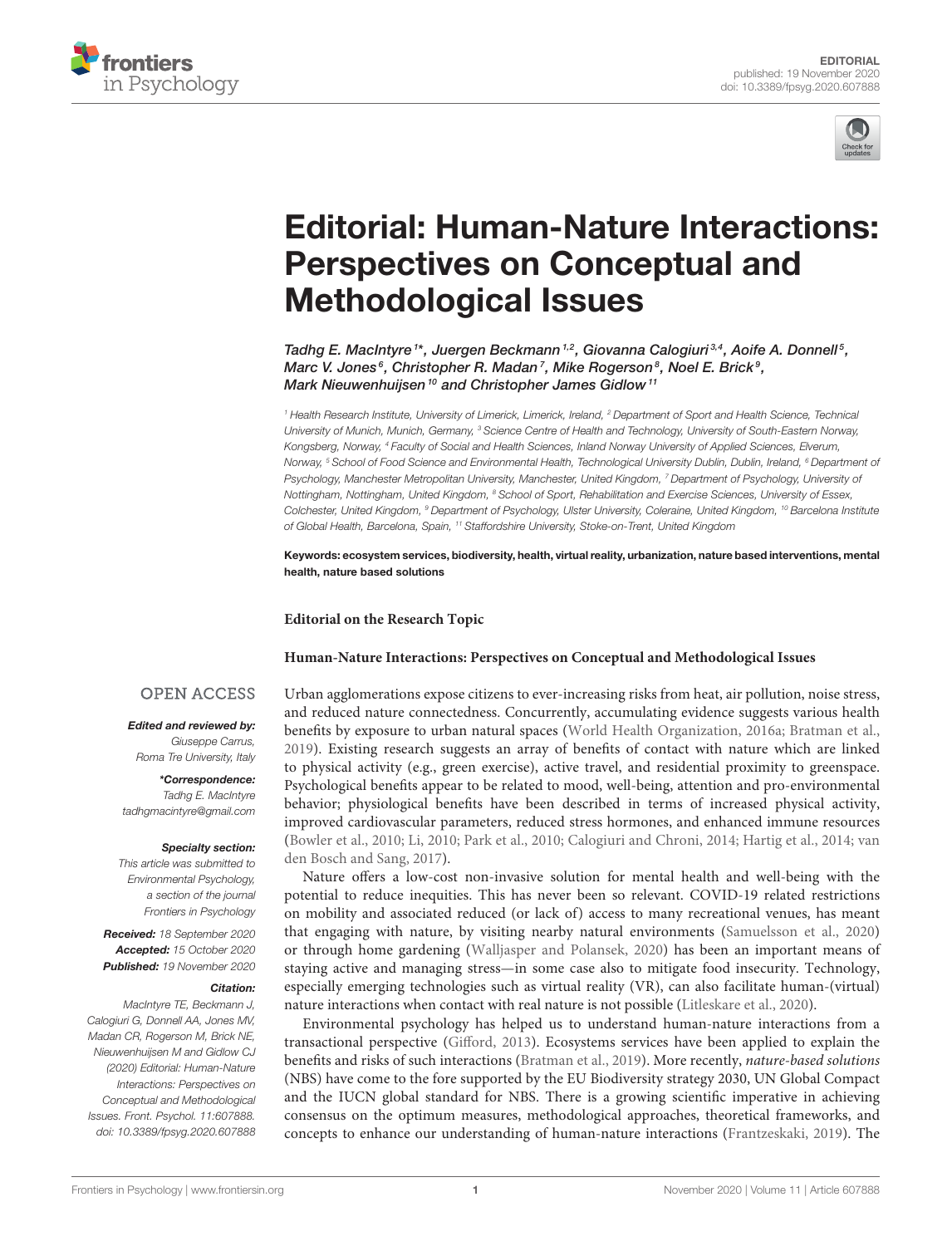race for upscaling and proliferation of NBS has commenced and yet the speed of advancement of conceptual understanding and methodological rigor lags behind. Despite more than three decades of research since the advent of the biophilia hypothesis, researchers' conclusions have been limited by methodological challenges. Few studies have employed measures that are directly comparable with national or international surveys (e.g., WHO-5). Theoretical assumptions from environmental psychology have not been readily supported by models based on biological plausibility or neural implementation. A range of methodological approaches in the assessment of predisposing factors including nature connectedness and prior experience has limited the capacity of systematic reviews to conduct reliable comparisons [\(Lahart et al., 2019\)](#page-5-13). Standardization of measures and conceptual clarity among researchers would facilitate more robust research, cross-cultural comparisons and provide clearer evidence for the future decisions on investment in nature-based solutions with the capacity to address many societal challenges.

In launching this Research Topic, our objective was to capture contemporary perspectives on the conceptualization and measurement of human-nature interactions, and advance future research perspectives. The ubiquitous nature of the challenge is exemplified by a diverse and expansive list of countries of our contributors, which ranges among 15 different countries including Australia, Brazil, Denmark, Finland, Germany, Ireland, Norway, Peru, Portugal, Singapore, South Africa, Spain, Switzerland, the UK, and the USA. Twenty articles were included in the collection. These included an array of approaches, with nine original research articles, two brief research report articles, four perspective articles, two reviews, and three systematic reviews. Many provide novel viewpoints in our understanding of human-nature interactions, in relation to both, the effects of being in contact with nature and potential underlying mechanisms explaining the relationship. More specifically, the articles included in this collection have investigated the extent to which exposure to nature can affect indices of physical and mental health [\(Berry et al.;](https://doi.org/10.3389/fpsyg.2020.01682) Gritzka et al.; [Mygind et al.](https://doi.org/10.3389/fpsyg.2019.00943)[\), psychophysiological parameters \(Becker](https://doi.org/10.3389/fpubh.2019.00026) et al.; Browning, [Mimnaugh et al.;](https://doi.org/10.3389/fpsyg.2019.02667) [Hunter et al.;](https://doi.org/10.3389/fpsyg.2019.00722) Litleskare and Calogiuri; [Reeves et al.\), cognitive restoration \(Olszewska-Guizzo](https://doi.org/10.3389/fpsyg.2019.02436) et al.; [Stevenson et al.\), and environmental attitudes and](https://doi.org/10.3389/fpsyt.2018.00317) behaviors [\(Rosa and Collado\)](https://doi.org/10.3389/fpsyg.2019.00763). Two articles evaluated "bestdose" of nature exposure, i.e., the most effective amount of time required to obtain health benefits [\(Hunter et al.;](https://doi.org/10.3389/fpsyg.2019.00722) [Meredith et al.\)](https://doi.org/10.3389/fpsyg.2019.02942).

Several of the included articles have investigated or discussed possible explanations for the health and restorative benefits of interacting with nature. These included studies on brain activity [associated with perception of natural environments \(Mahamane](https://doi.org/10.3389/fpsyg.2020.00990) et al.; [Olszewska-Guizzo et al.;](https://doi.org/10.3389/fpsyt.2018.00317) [Reeves et al.\)](https://doi.org/10.3389/fpsyg.2019.01840), the impact of scene oscillations on psychological responses to exposure to virtual nature [\(Litleskare and Calogiuri\)](https://doi.org/10.3389/fpsyg.2019.02436), and how eye movements contribute to explain restorative processes [\(Stevenson et al.\)](https://doi.org/10.3389/fpsyg.2019.00042). Two studies have investigated the impact of being exposed to natural environments on health-related behaviors that may, in turn, contribute explaining the health effects of interacting with nature; these included physical activity [\(Becker et al.\)](https://doi.org/10.3389/fpubh.2019.00026) and healthy decision-making [\(Berry et al.\)](https://doi.org/10.3389/fpsyg.2020.01682). One article proposed a theoretical framework that can be adopted to conceptualize the complex human-nature interaction [\(Brymer et al.\)](https://doi.org/10.3389/fpsyg.2020.01362). Two articles examined the relationship between the concepts of nature connectedness and social relational values (Kleespies and [Dierkes\) or between the concepts of nature connectedness and](https://doi.org/10.3389/fpsyg.2020.00209) emotions [\(Petersen et al.\)](https://doi.org/10.3389/fpsyg.2019.02759), whereas [Render et al.](https://doi.org/10.3389/fpsyg.2019.02588) explored the association between individuals' personality and their choice of work environment. Other topics included related to challenges encountered by interdisciplinary research groups [\(Berry et al.\)](https://doi.org/10.3389/fpsyg.2020.01682), the conditions of captive amphibians [\(Measey et al.\)](https://doi.org/10.3389/fevo.2019.00052), and the concept of place identity [\(Peng et al.\)](https://doi.org/10.3389/fpsyg.2020.00294) and vulnerability [\(Tallman et al.\)](https://doi.org/10.3389/fpubh.2019.00352).

This Research Topic highlighted the growing interest in studying nature effects on cognition through use of cuttingedge technologies and instruments, such as virtual reality (VR) and measurements of brain activity. This is encouraging, as the hope is that using more immersive, yet experimentally controlled, exposure to natural environments increasing the precision that will allow comparison of different environment exposures (e.g., different types of nature, built environments). Moreover, modern cognitive neuroscience approaches such as electroencephalography (EEG) and functional magnetic resonance imaging (fMRI) may be more useful in indicating the mechanism underlying these nature benefits, by indicating how different brain regions are engaged between the different experimental conditions (e.g., see [Madan et al., 2019,](#page-5-14) for further background). In the present Research Topic, several studies were based on this approach, using VR or 3D imaging to expose [participants to different environments \(Browning,](https://doi.org/10.3389/fpsyg.2019.02667) Mimnaugh et al.; [Litleskare and Calogiuri;](https://doi.org/10.3389/fpsyg.2019.02436) [Olszewska-Guizzo et al.\)](https://doi.org/10.3389/fpsyt.2018.00317), and/or performed objective measurements such as EEG assessments of brain activity [\(Mahamane et al.;](https://doi.org/10.3389/fpsyg.2020.00990) [Olszewska-Guizzo et al.;](https://doi.org/10.3389/fpsyt.2018.00317) [Reeves et al.\)](https://doi.org/10.3389/fpsyg.2019.01840), biomarkers of stress [\(Becker et al.;](https://doi.org/10.3389/fpubh.2019.00026) [Hunter et al.;](https://doi.org/10.3389/fpsyg.2019.00722) [Reeves et al.\)](https://doi.org/10.3389/fpsyg.2019.01840), and assessments by mobile eye-tracker (Stevenson [et al.\). Innovative instruments and methodologies were also](https://doi.org/10.3389/fpsyg.2019.00042) represented, with one study involving a novel approach to implement "self-managed" nature experiences interventions in the context of daily life [\(Hunter et al.\)](https://doi.org/10.3389/fpsyg.2019.00722) and another examining the effectiveness of using a novel low-cost wearable technology to conduct in-loco assessments of brain activity and biomarkers of stress [\(Reeves et al.\)](https://doi.org/10.3389/fpsyg.2019.01840).

The rationale for this Research Topic was to advance the methodological rigor in the field and the research appears to have supported the need for such an approach. For example, quality of the evidence was often deemed low in both systematic reviews [\(Gritzka et al.;](https://doi.org/10.3389/fpsyt.2020.00323) [Mygind et al.\)](https://doi.org/10.3389/fpsyg.2019.00943) and this had recently been reported in the broader literature [\(Lahart et al., 2019\)](#page-5-13). This limiting factor inhibited both analyses and effect sizes were thus not calculated in either study. With this in mind and the aforementioned discourse, we present our recommendations for future research.

## RECOMMENDATIONS

On the base of wider literature and emerging knowledge in this field, as well as the new knowledge generated through the articles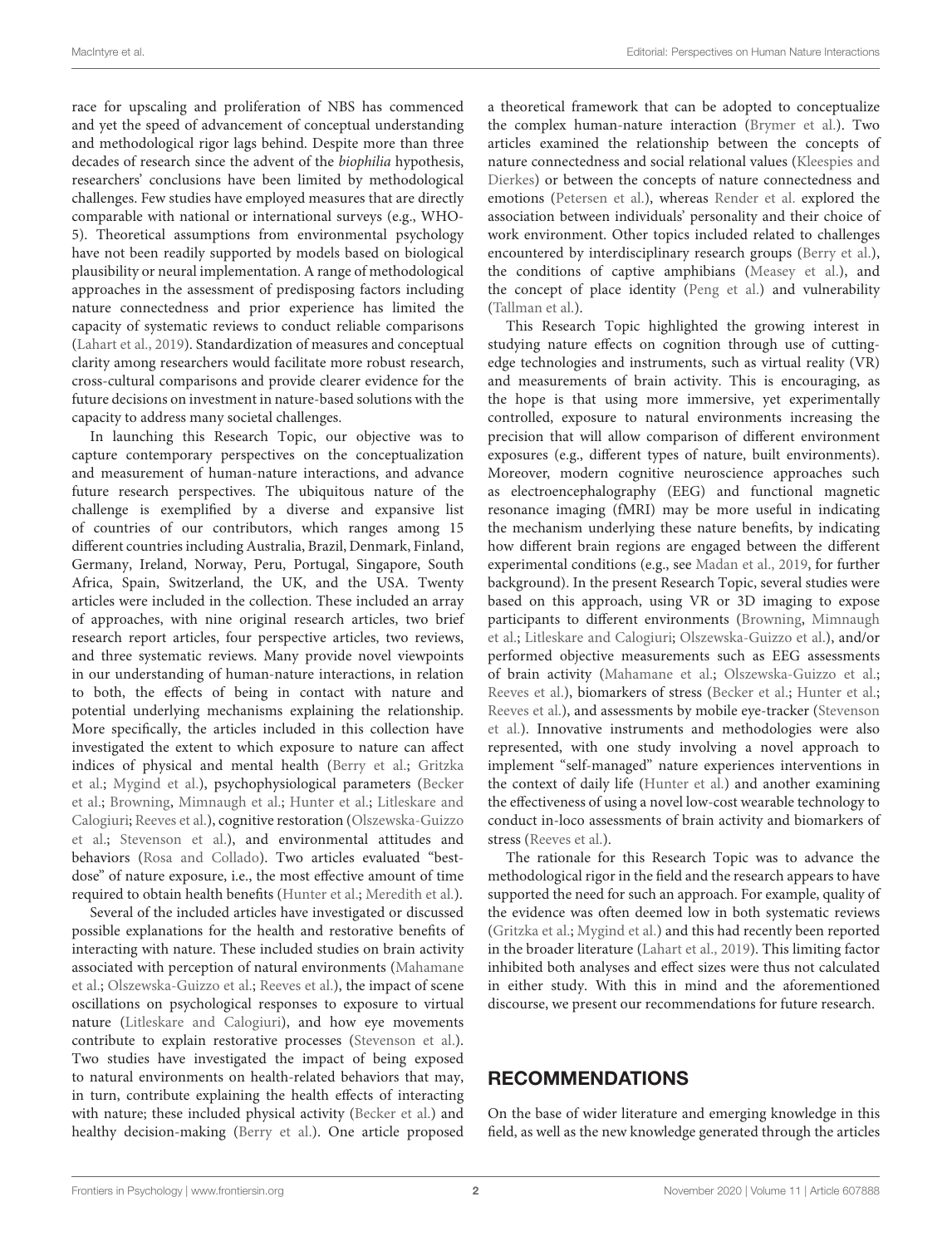included in this Research Topic, we highlight the following recommendations for future research:

- Nature experiences during COVID19 pandemic—The COVID19 global pandemic brought to the fore the need to increase both the access and availability of nature in urban areas for multifunctional inter-generational social, physical, and mental health [\(Nieuwenhuijsen, 2020\)](#page-5-15). One learning point for the field is that the transactional viewpoint of ecosystem services (for health) does not adequately address the complex interactions between humans and nature. Investment in nature-based solutions by the EU, for example, highlights that transdisciplinary approaches more readily capture for the potential reciprocal benefits. Within the Research Topic a wealth of theoretical approaches had been applied (e.g., ecological systems) which pivoted beyond the traditional dichotomous approach of Stress Reduction Theory and Attention Restoration Theory. As the published papers in this Research Topic have demonstrated, theorydriven research using diverse explanatory frameworks are recommended to enable the research of today to resonate far into the future.
- Nature Exposure and Experience—A parsimonious approach focused on dose-response effects may overlook the role of the participants' attention or mindset during nature exposure. To this end, [Bratman et al. \(2019\)](#page-5-1) refer to the nature experience as comprising both "dose" and "interaction"; i.e., the specific ways in which people interact with nature may account for differential impacts of nature exposure on health-related outcomes. Nature connectedness is a key variable that requires further insight-do we need an urban nature connectedness construct? Furthermore, there is a need to account for other factors including natural environment quality (a potential factor of inequality, [World Health Organization, 2016b\)](#page-5-16), the attention of the participant and their perception of the setting.
- Immersive technology to enhance methodological rigor-Use of immersive technology such as virtual reality (VR) and, especially, immersive-virtual environments (IVE) offers great opportunities for conduction experiments in highly controlled conditions. While we encourage researchers to make use of this technology in experimental design to enhance methodological rigor, we also warn about challenges associated with this technology. While VR and IVE technology can provide more vivid experiences of nature as compared to non-immersive virtual exposure (e.g., videos or pictures), recent analyses show that exposure to virtual nature provides psychological responses to a lesser extent than real nature [\(Browning et al., 2020\)](#page-5-17). This needs to be taken into account when interpreting findings of experiments using environmental exposure via VR or IVE. At the same time, we encourage more studies that aim to understand how to improve the quality of virtual nature experiences.
- Technological nature to promote and augment humannature interactions—Recently attention has been drawn to the role technological nature (especially in form VR, augmented reality, and mobile applications) in promoting

and augmenting human-nature interactions, particularly among groups of individuals with limited access to real nature [\(Litleskare et al., 2020\)](#page-5-10). Studies in this field are extremely scarce, thus we encourage researchers to explore the effectiveness of different approaches as well as their underlying mechanisms.

- Multidimensional health—An array of methods have been employed in an attempt to comprehensively account for the possible positive and negative impacts of human nature interactions. Subjective scales, objective markers (e.g., EEG), and biomarkers (e.g., cortisol) can provide converging evidence for the impact and will potentially expand the range of factors to be considered in the future. For instance, the construct of psychological resilience, has rarely been subject to study by researchers in this field despite the obvious overlap with the concept of resilience in natural systems. A broad view of health could also enable greater generalizability across settings from the workplace to the classroom, to the urban and rural communities supported by a broad consensus or standardization in the measures of the common constructs and outcomes.
- Interdisciplinary and Transdisciplinary—The evidence presented in this Research Topic and our recommendations are not specific to one field or discipline but have implications across the broader field beyond environmental psychology. Environmental psychology, after four decades could benefit from a reset on the approaches required to address the ever-pressing wicked problems of climate change, biodiversity deficit, environmental degradation, rapid urbanization, and global pandemics.
- Our actions, decisions and omissions are so closely intertwined with ecological effects that they can hardly be considered separately [\(Stokols, 2018\)](#page-5-18). Nature provides a potential low stigma and low risk intervention, and the benefits for human and environmental health are potentially reciprocal. These complex inter-relationships requires theory driven questions, sophisticated methods and complex analyses. By advancing the concepts and methods a window of opportunity opens for human nature interactions to be more clearly elucidated.

# AUTHOR CONTRIBUTIONS

All authors listed have made a substantial, direct and intellectual contribution to the work, and approved it for publication.

# FUNDING

This research has been supported by GOGREEN ROUTES which was funded by the European Union's Horizon 2020 framework programme under grant agreement No. 869764.

## ACKNOWLEDGMENTS

Thanks to the contributing authors and the reviewers of the 20 articles in this Research Topic.